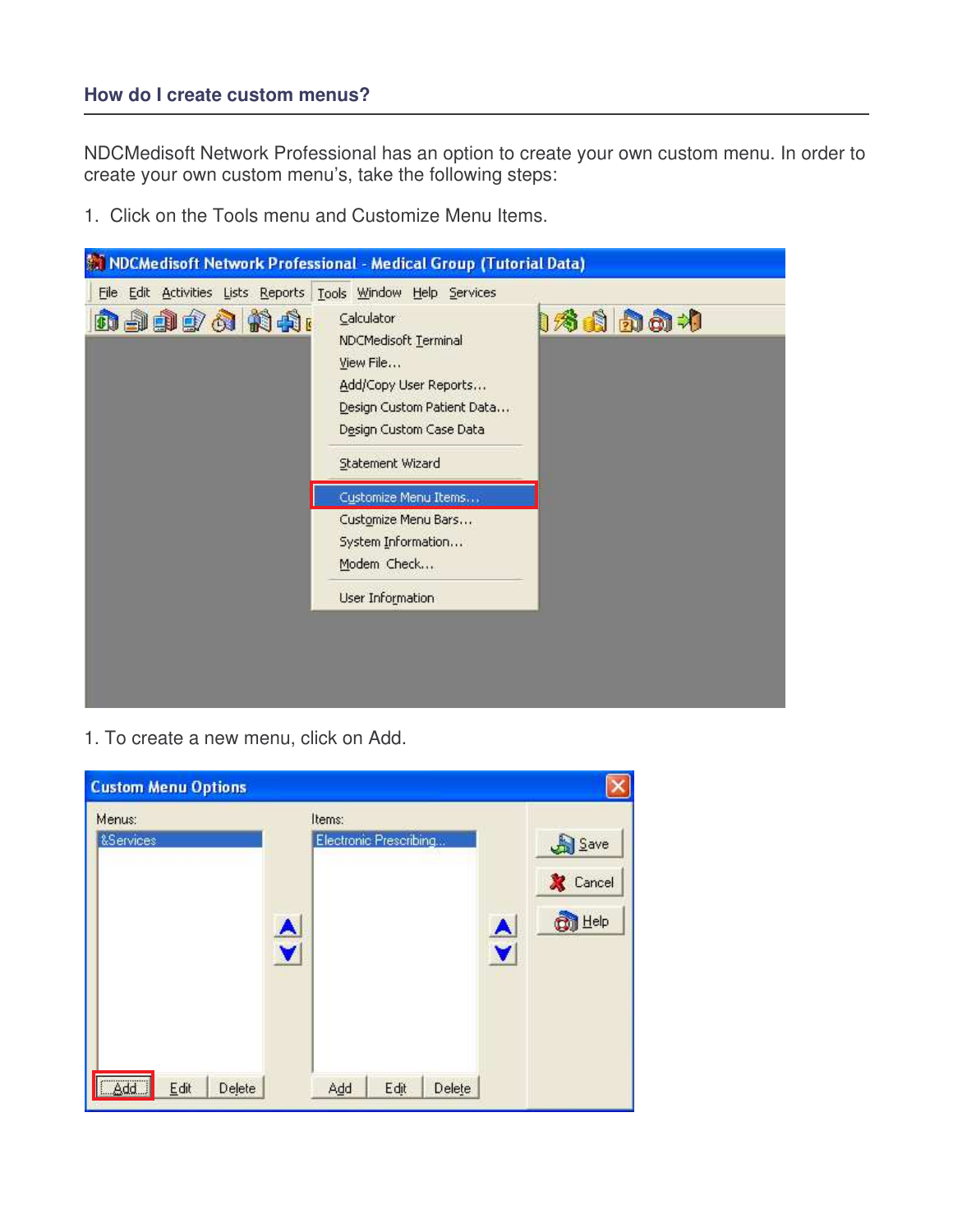2. Enter the name of your new menu, and click on Save.

| <b>Custom Menu Item Properties</b> |  |
|------------------------------------|--|
| Title: My Menu Name                |  |
|                                    |  |

3. Your custom menu will now appear in the list of custom menus. To edit any properties of a custom menu, select the menu title by clicking the title name or using the arrows to move through the list.

| <b>Custom Menu Options</b>                     |        |        |      |        |                           |                                           |
|------------------------------------------------|--------|--------|------|--------|---------------------------|-------------------------------------------|
| Menus:<br><b>&amp;Services</b><br>My Menu Name | Ā<br>V | Items: |      |        | A<br>$\blacktriangledown$ | Save<br><b>X</b> Cancel<br><b>ON</b> Help |
| Add<br>Delete<br>Edit                          |        | Add    | Edit | Delete |                           |                                           |

4. Once you have created the title of a custom menu, you will need to add items to the menu. Click on Add under the Items section of the window.

| <b>Custom Menu Options</b>          |                  |        |      |        |                                          |                                           |
|-------------------------------------|------------------|--------|------|--------|------------------------------------------|-------------------------------------------|
| Menus:<br>&Services<br>My Menu Name | $\blacktriangle$ | Items: |      |        | $\blacktriangle$<br>$\blacktriangledown$ | Save<br><b>X</b> Cancel<br><b>ON</b> Help |
| Add<br>Edit<br>Delete               |                  | Add    | Edit | Delete |                                          |                                           |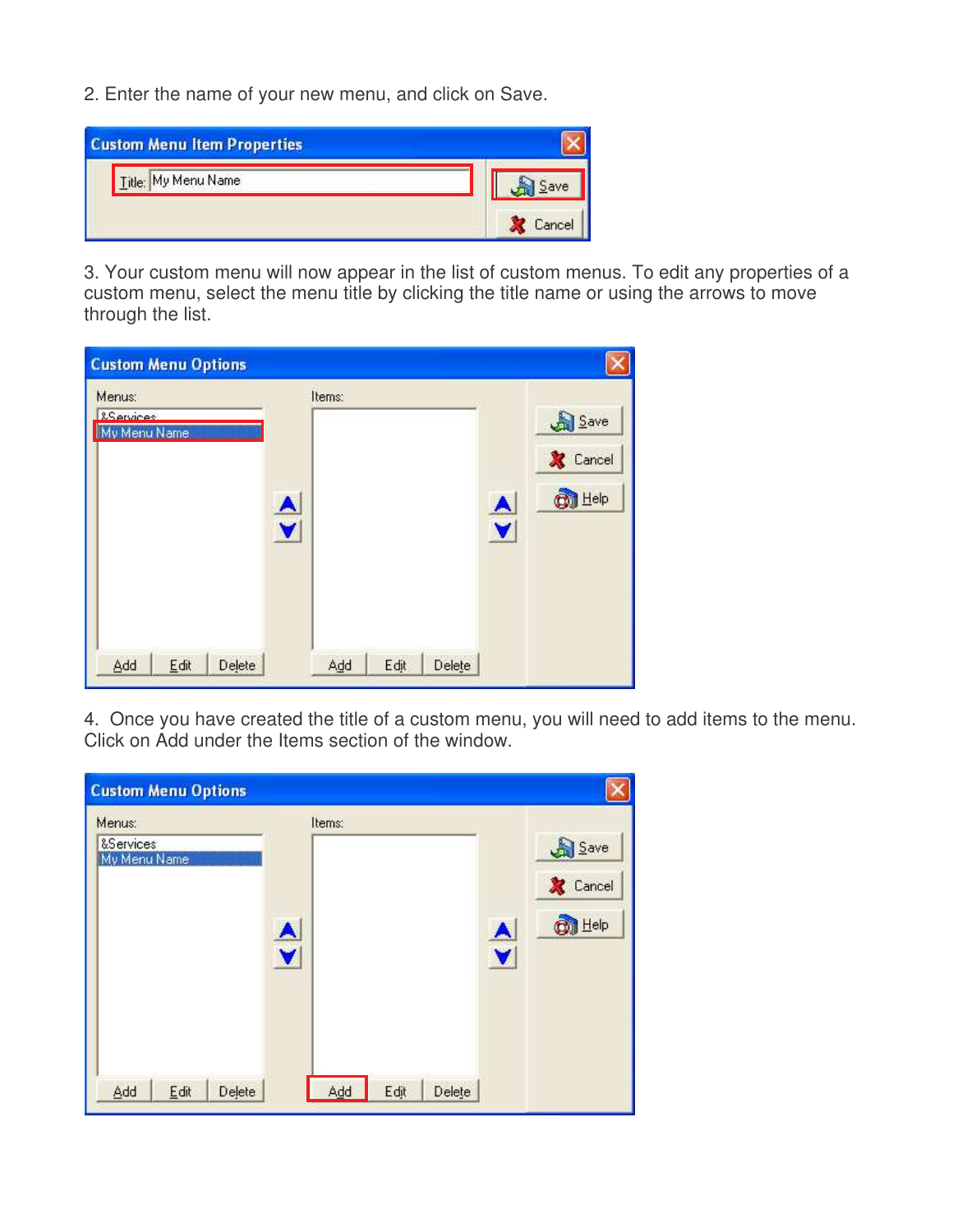5. In the Custom Menu Item Properties menu, in the field labeled Title, enter the title you would like to give this menu item.

| <b>Custom Menu Item Properties</b>  |        |  |
|-------------------------------------|--------|--|
| Title: Internet Explorer            |        |  |
| Program:                            |        |  |
| Pass Current Data Path as Parameter | Browse |  |

6. In the field labeled Program, enter the path to the file you would like to open when selecting this menu item. If you do not know the path, click on Browse in order to browse to the file.

| <b>Custom Menu Item Properties</b>                       |        |        |
|----------------------------------------------------------|--------|--------|
| Title: Internet Explorer                                 |        |        |
| Program: C:\Program Files\Internet Explorer\IEXPLORE.EXE |        | Cancel |
| Pass Current Data Path as Parameter                      | Browse |        |

7. If you are utilizing a third party program that requires access to the NDCMedisoft data, check the box labeled Pass Current Data Path as Parameter.

| <b>Custom Menu Item Properties</b>                       |        |        |
|----------------------------------------------------------|--------|--------|
| Title: Internet Explorer                                 |        |        |
| Program: C:\Program Files\Internet Explorer\IEXPLORE.EXE |        | Cancel |
| Pass Current Data Path as Parameter                      | Browse |        |

8. Click on Save.

| <b>Custom Menu Item Properties</b>                       |        |        |
|----------------------------------------------------------|--------|--------|
| Title: Internet Explorer                                 |        |        |
| Program: C:\Program Files\Internet Explorer\IEXPLORE.EXE |        | Cancel |
| Pass Current Data Path as Parameter                      | Browse |        |

9. Repeat the process for any other menu items you wish to add.

10. After creating or editing your custom menus, click on Save. To abandon any changes or additions, click on cancel.